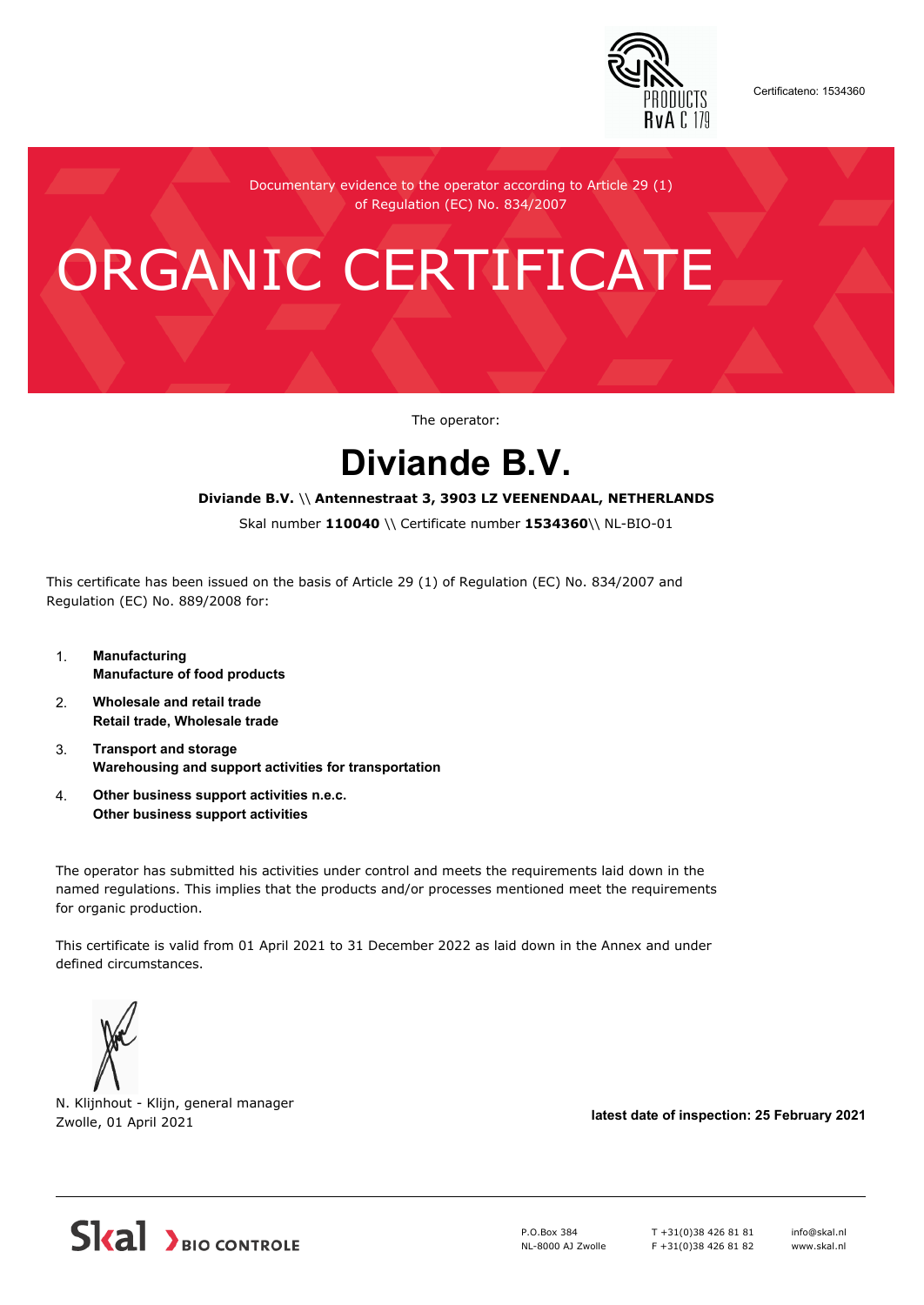## **Annex**

**Diviande B.V.** \\ **Antennestraat 3, 3903 LZ VEENENDAAL, NETHERLANDS** Skal number **110040** \\ Certificate number **1534360** \\ NL-BIO-01

This operator has been certified for the following products or processes under

### **certificate number 1534360**

**Manufacture of food products**

| number                 | definition                                                                                           | category | size |
|------------------------|------------------------------------------------------------------------------------------------------|----------|------|
| 10.8                   | Manufacture of other food products                                                                   | Organic  |      |
|                        |                                                                                                      |          |      |
|                        | <b>Other business support activities</b>                                                             |          |      |
| number                 | definition                                                                                           | category | size |
|                        | 82.92 Packaging, sorting etc. on a fee or<br>contract basis                                          | Organic  |      |
| <b>Retail trade</b>    |                                                                                                      |          |      |
| number                 | definition                                                                                           | category | size |
| 47.91.2                | Online retail - certified                                                                            | Organic  |      |
|                        |                                                                                                      |          |      |
|                        | Warehousing and support activities for transportation                                                |          |      |
| number                 | definition                                                                                           | category | size |
| 52.10.9                | Storage in distribution centres and other<br>storage (not in tanks, refrigerated<br>warehouses etc.) | Organic  |      |
| <b>Wholesale trade</b> |                                                                                                      |          |      |
| number                 | definition                                                                                           | category | size |
| 46.3                   | Wholesale of food and beverages                                                                      | Organic  |      |
|                        |                                                                                                      |          |      |
| number                 | definition                                                                                           | category | size |
| 211952                 | Vegetarisch Biologisch Rund basic                                                                    | Organic  |      |